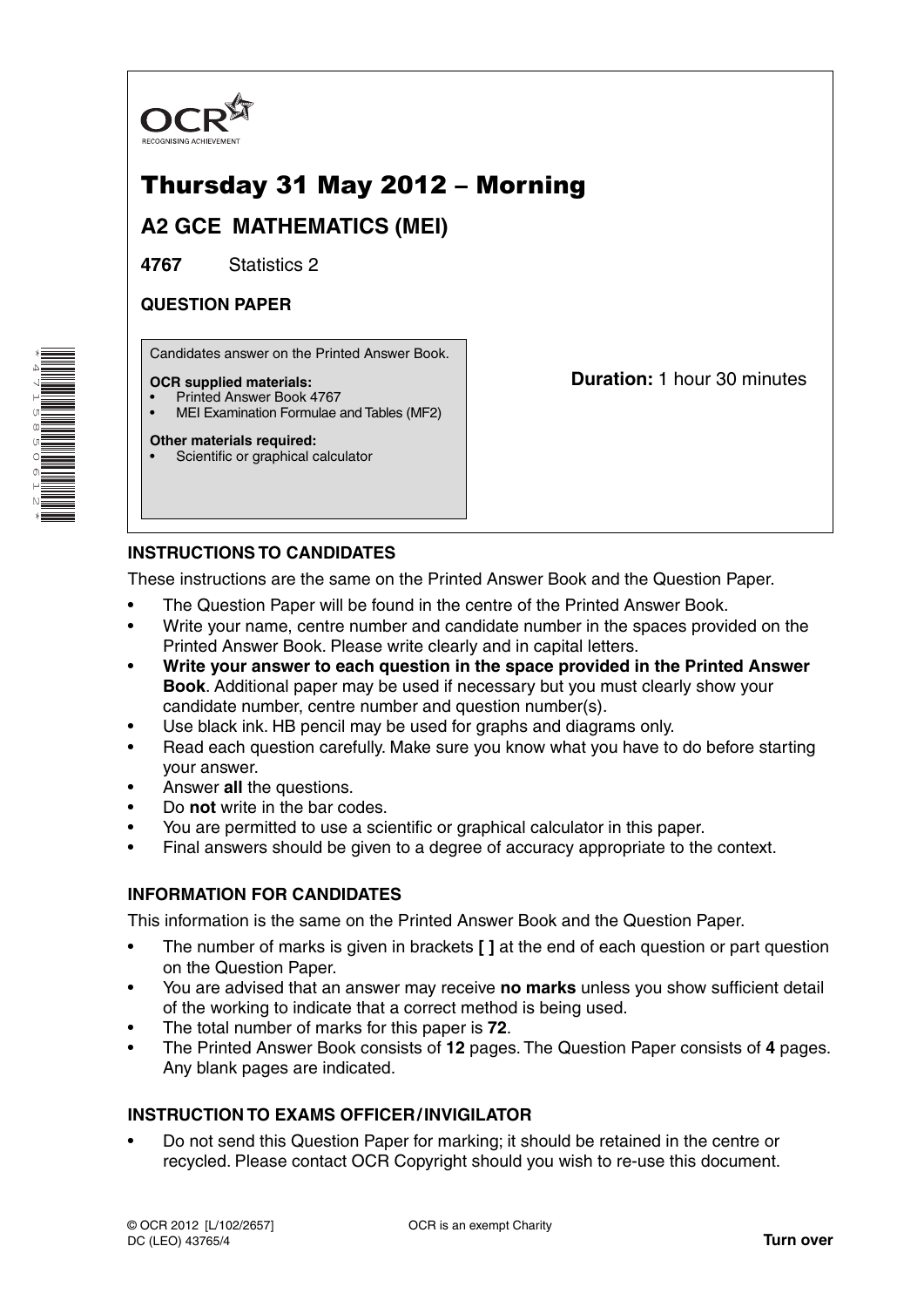**1** The times, in seconds, taken by ten randomly selected competitors for the first and last sections of an Olympic bobsleigh run are denoted by *x* and *y* respectively. Summary statistics for these data are as follows.

 $\Sigma x = 113.69$   $\Sigma y = 52.81$   $\Sigma x^2 = 1292.56$   $\Sigma y^2 = 278.91$   $\Sigma xy = 600.41$   $n = 10$ 

- **(i)** Calculate the sample product moment correlation coefficient. **[5]**
- **(ii)** Carry out a hypothesis test at the 10% significance level to investigate whether there is any correlation between times taken for the first and last sections of the bobsleigh run. **[6]**
- **(iii)** State the distributional assumption which is necessary for this test to be valid. Explain briefly how a scatter diagram may be used to check whether this assumption is likely to be valid. **[2]**
- **(iv)** A commentator says that in order to have a fast time on the last section, you must have a fast time on the first section. Comment briefly on this suggestion. **[2]**
- **(v)** (*A*) Would your conclusion in part **(ii)** have been different if you had carried out the hypothesis test at the 1% level rather than the 10% level? Explain your answer. **[2]**
	- (*B*)State one advantage and one disadvantage of using a 1% significance level rather than a 10% significance level in a hypothesis test. **[2]**
- **2** A particular genetic mutation occurs in one in every 300 births on average. A random sample of 1200 births is selected.
	- **(i)** State the exact distribution of *X,* the number of births in the sample which have the mutation. **[2]**
	- **(ii)** Explain why *X* has, approximately, a Poisson distribution. **[2]**
	- **(iii)** Use a Poisson approximating distribution to find

$$
(A) P(X = 1),(B) P(X > 4).
$$
 [5]

- **(iv)** Twenty independent samples, each of 1200 births, are selected. State the mean and variance of a Normal approximating distribution suitable for modelling the total number of births with the mutation in the twenty samples. **[2]**
- **(v)** Use this Normal approximating distribution to
	- (*A*) find the probability that there are at least 90 births which have the mutation, **[3]**
	- (*B*) find the least value of *k* such that the probability that there are at most *k* births with this mutation is greater than 5%. **[4]**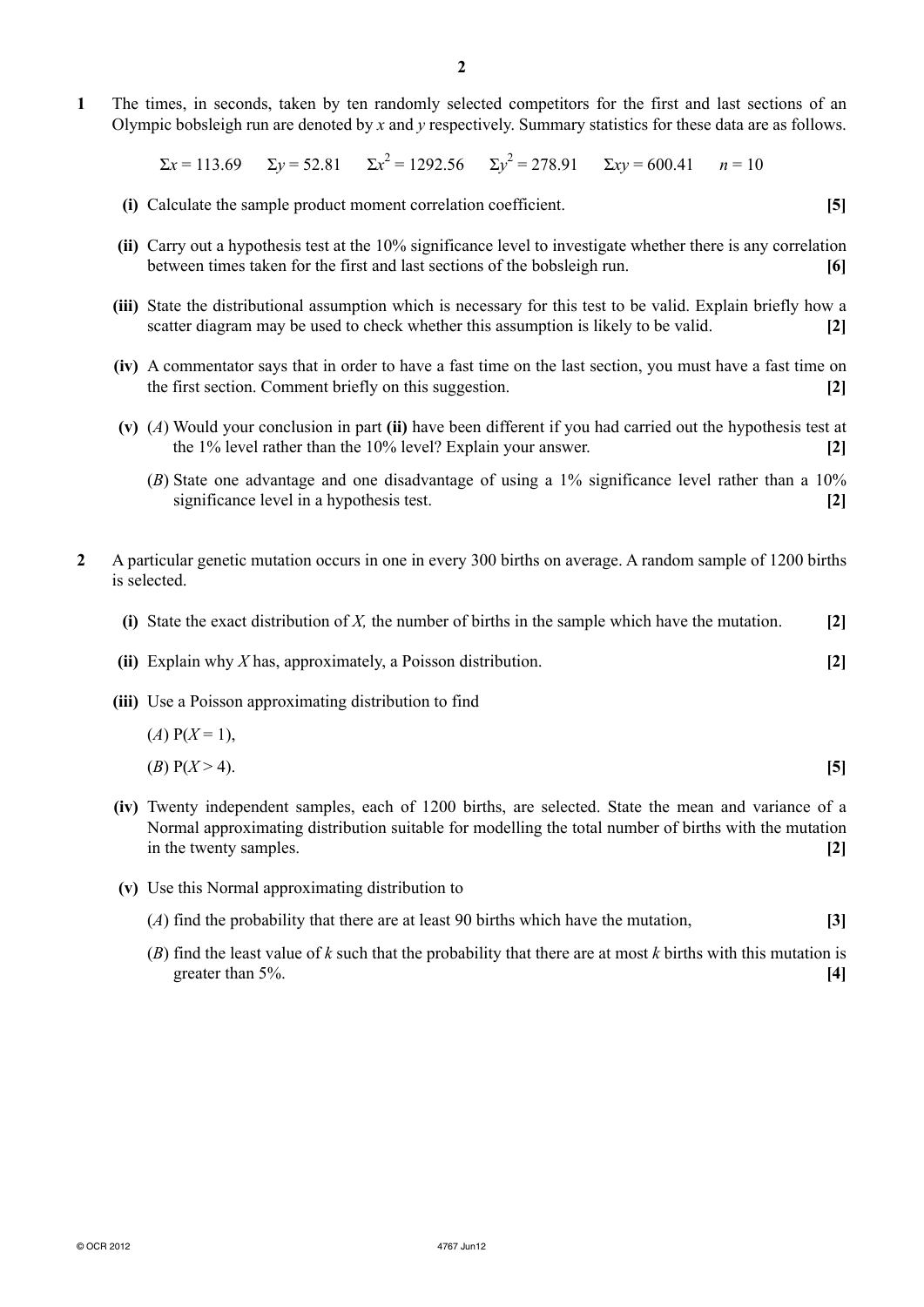- **3** At a vineyard, the process used to fill bottles with wine is subject to variation. The contents of bottles are independently Normally distributed with mean  $\mu$  = 751.4ml and standard deviation  $\sigma$  = 2.5ml.
	- **(i)** Find the probability that a randomly selected bottle contains at least 750ml. **[3]**
	- **(ii)** A case of wine consists of 6 bottles. Find the probability that all 6 bottles in a case contain at least 750ml. **[2]**
	- **(iii)** Find the probability that, in a random sample of 25 cases, there are at least 2 cases in which all 6 bottles contain at least 750ml. **[4]**

It is decided to increase the proportion of bottles which contain at least 750ml to 98%.

- **(iv)** This can be done by changing the value of  $\mu$ , but retaining the original value of  $\sigma$ . Find the required value of  $\mu$ . **[4]**
- **(v)** An alternative is to change the value of  $\sigma$ , but retain the original value of  $\mu$ . Find the required value of  $\sigma$ .
- **(vi)** Comment briefly on which method might be easier to implement and which might be preferable to the vineyard owners. **[2]**

**[Question 4 is printed overleaf.]**

**[3]**